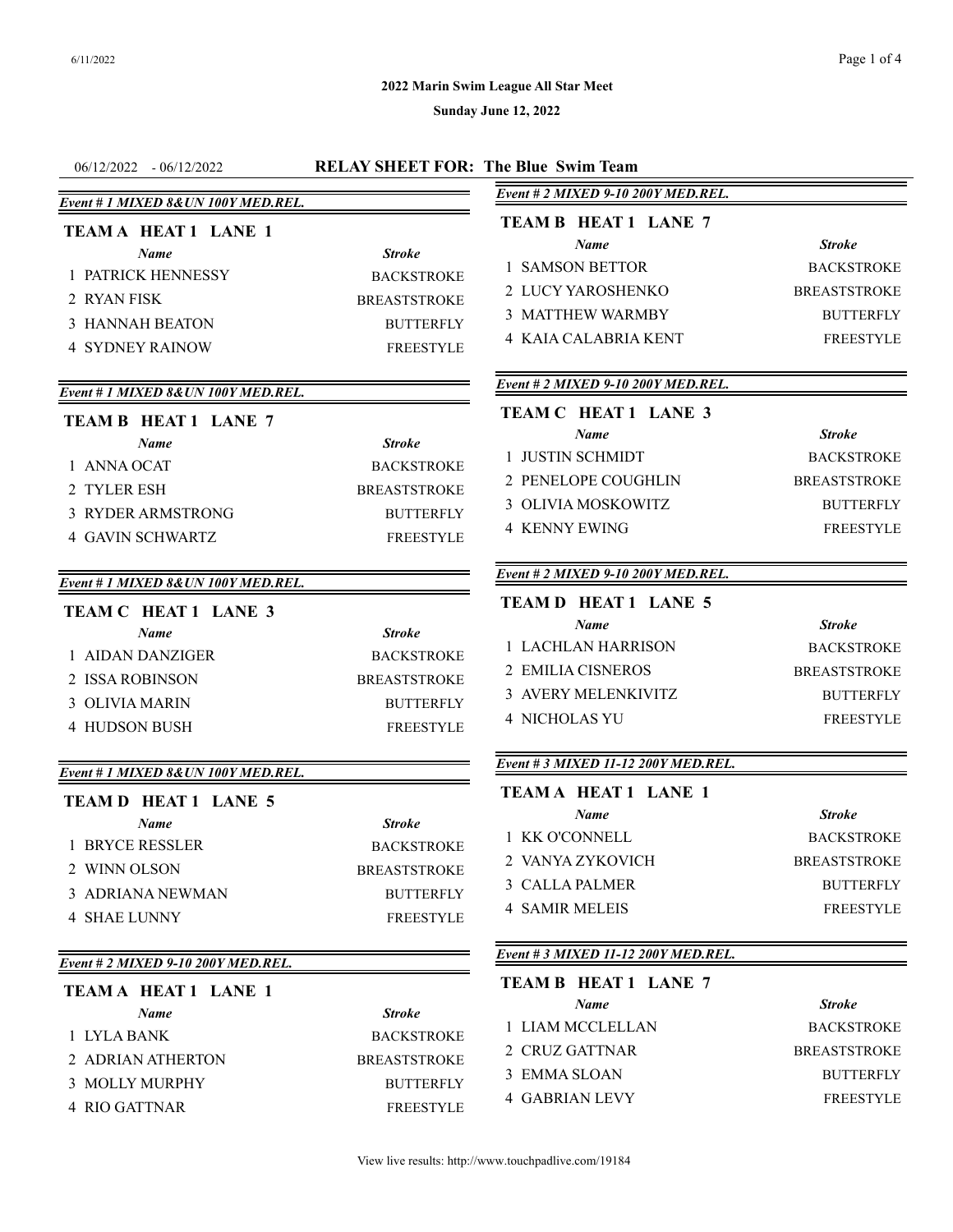| $06/12/2022 - 06/12/2022$                                                                                                                                                                                                                                                  | <b>RELAY SHEET FOR: The Blue Swim Team</b>                                                                                              |                                                                                                                                                                                                                                 |                                                                                                                                         |
|----------------------------------------------------------------------------------------------------------------------------------------------------------------------------------------------------------------------------------------------------------------------------|-----------------------------------------------------------------------------------------------------------------------------------------|---------------------------------------------------------------------------------------------------------------------------------------------------------------------------------------------------------------------------------|-----------------------------------------------------------------------------------------------------------------------------------------|
|                                                                                                                                                                                                                                                                            |                                                                                                                                         | Event # 5 MIXED 15-18 200Y MED.REL.                                                                                                                                                                                             |                                                                                                                                         |
| Event # 3 MIXED 11-12 200Y MED.REL.<br><b>TEAM C HEAT 1 LANE 3</b><br><b>Name</b><br>1 GABE PORTER<br>2 DEVON DEMARTINI<br>3 KALENA GREGORY<br><b>4 CAMI LEE</b><br>Event # 3 MIXED 11-12 200Y MED.REL.<br><b>TEAM D HEAT 1 LANE 5</b><br><b>Name</b><br>1 CLAIRE COCHRANE | <b>Stroke</b><br><b>BACKSTROKE</b><br><b>BREASTSTROKE</b><br><b>BUTTERFLY</b><br><b>FREESTYLE</b><br><b>Stroke</b><br><b>BACKSTROKE</b> | <b>TEAM A HEAT 1 LANE 1</b><br><b>Name</b><br>1 KATE DEFORREST<br>2 COLIN BENDER<br>3 EWAN SMITH<br><b>4 ELLA WOODHEAD</b><br>Event # 5 MIXED 15-18 200Y MED.REL.<br><b>TEAM B HEAT 1 LANE 7</b><br><b>Name</b><br>1 ELLIE DIAZ | <b>Stroke</b><br><b>BACKSTROKE</b><br><b>BREASTSTROKE</b><br><b>BUTTERFLY</b><br><b>FREESTYLE</b><br><b>Stroke</b><br><b>BACKSTROKE</b> |
| 2 JUDE FUCHS<br>3 ARCHER CAPINPIN<br><b>4 FINOTTA BRAUN</b>                                                                                                                                                                                                                | <b>BREASTSTROKE</b><br><b>BUTTERFLY</b><br><b>FREESTYLE</b>                                                                             | 2 IZZY UT<br>3 NOAH NICHOLAS<br><b>4 EZRA PORTILLO</b>                                                                                                                                                                          | <b>BREASTSTROKE</b><br><b>BUTTERFLY</b><br><b>FREESTYLE</b>                                                                             |
| Event # 4 MIXED 13-14 200Y MED.REL.                                                                                                                                                                                                                                        |                                                                                                                                         | Event # 5 MIXED 15-18 200Y MED.REL.                                                                                                                                                                                             |                                                                                                                                         |
| <b>TEAMA HEAT 1 LANE 7</b><br>Name<br>1 JOSEPHINE FETTERMAN-<br>2 ELLIOTT KRUGER<br><b>3 SANNE KOSTECKI</b><br><b>4 CHARLIE CAIN</b>                                                                                                                                       | <b>Stroke</b><br><b>BACKSTROKE</b><br><b>BREASTSTROKE</b><br><b>BUTTERFLY</b><br><b>FREESTYLE</b>                                       | TEAM C HEAT 1 LANE 3<br><b>Name</b><br>1 JOSH GOLDSTEIN<br>2 PAIGE BUSSI<br>3 CAMERON ARYANPOUR<br><b>4 HANNAH SLAUGHT</b>                                                                                                      | <b>Stroke</b><br><b>BACKSTROKE</b><br><b>BREASTSTROKE</b><br><b>BUTTERFLY</b><br><b>FREESTYLE</b>                                       |
| Event # 4 MIXED 13-14 200Y MED.REL.                                                                                                                                                                                                                                        |                                                                                                                                         | Event # 5 MIXED 15-18 200Y MED.REL.                                                                                                                                                                                             |                                                                                                                                         |
| <b>TEAM B HEAT 1 LANE 3</b><br><b>Name</b><br>1 GABBY GROW<br>2 TESSA GARVEY MILLER<br>3 TUCKER KURTH<br><b>4 ANDREW CHONG</b>                                                                                                                                             | <b>Stroke</b><br><b>BACKSTROKE</b><br><b>BREASTSTROKE</b><br><b>BUTTERFLY</b><br><b>FREESTYLE</b>                                       | <b>TEAM D HEAT 1 LANE 5</b><br><b>Name</b><br>1 GWEN KALLMEYER<br>2 GINO MCDONNELL<br>3 SARA DELGADO<br>4 FINN SEERY                                                                                                            | <b>Stroke</b><br><b>BACKSTROKE</b><br><b>BREASTSTROKE</b><br><b>BUTTERFLY</b><br>FREESTYLE                                              |
| Event # 4 MIXED 13-14 200Y MED.REL.                                                                                                                                                                                                                                        |                                                                                                                                         | Event # 56 MIXED 8& UN 100Y FREE REL                                                                                                                                                                                            |                                                                                                                                         |
| <b>TEAM C HEAT 1 LANE 5</b><br><b>Name</b><br>1 JACK WIEN<br>2 ASHLEY VELA<br>3 CHARLIE WOLF<br><b>4 REESE ARWIN</b>                                                                                                                                                       | <b>Stroke</b><br><b>BACKSTROKE</b><br><b>BREASTSTROKE</b><br><b>BUTTERFLY</b><br><b>FREESTYLE</b>                                       | <b>TEAMA HEAT1 LANE 1</b><br>Name<br>1 OLIVIA MARIN<br>2 GAVIN SCHWARTZ<br>3 TYLER ESH<br>4 ANNA OCAT                                                                                                                           | <b>Stroke</b><br><b>FREESTYLE</b><br><b>FREESTYLE</b><br><b>FREESTYLE</b><br><b>FREESTYLE</b>                                           |
|                                                                                                                                                                                                                                                                            |                                                                                                                                         | View live results: http://www.touchpadlive.com/19184                                                                                                                                                                            |                                                                                                                                         |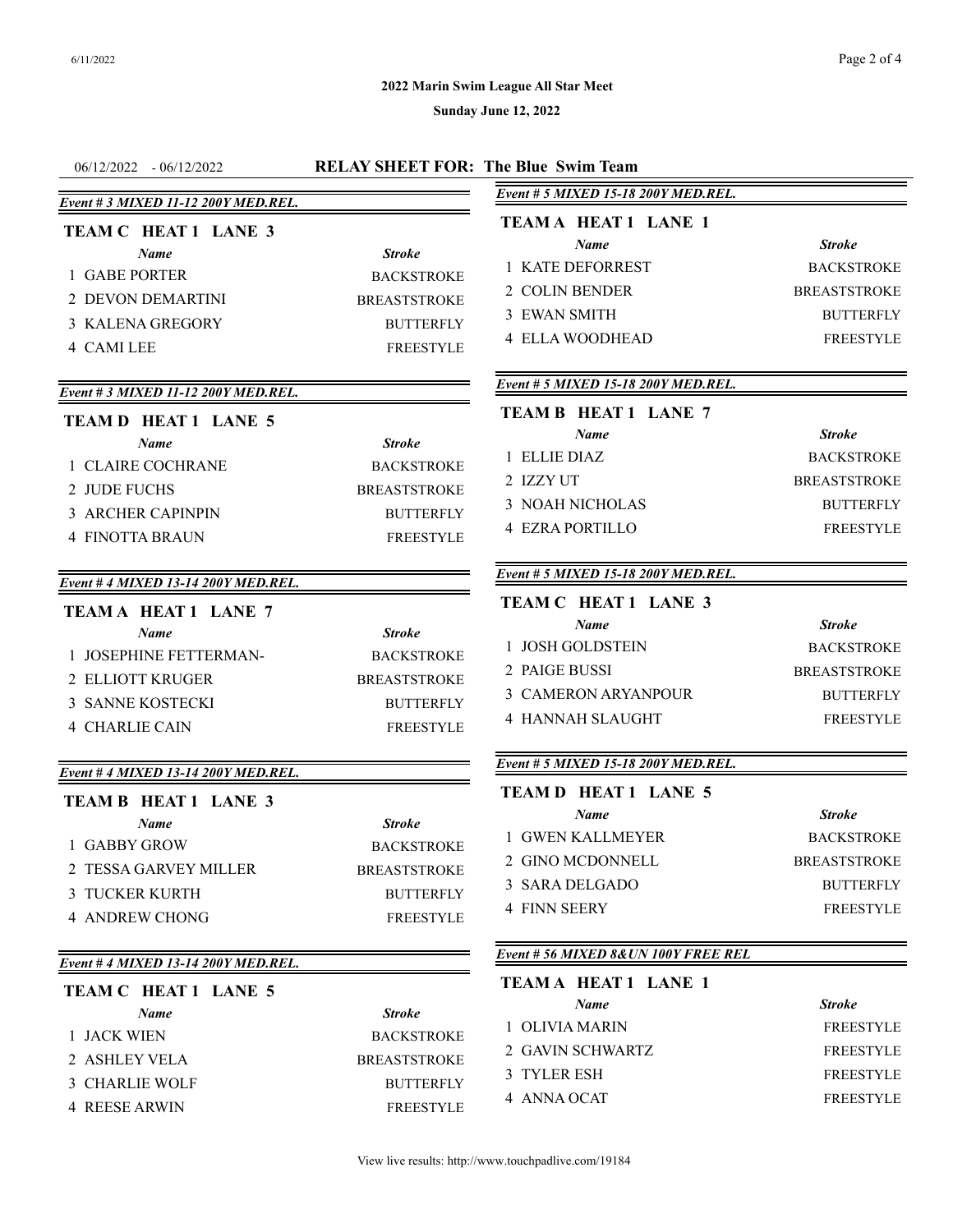| 06/12/2022 - 06/12/2022              |                  | <b>RELAY SHEET FOR: The Blue Swim Team</b> |                  |
|--------------------------------------|------------------|--------------------------------------------|------------------|
| Event # 56 MIXED 8& UN 100Y FREE REL |                  | Event # 57 MIXED 9-10 200Y FREE REL        |                  |
| <b>TEAM B HEAT 1 LANE 7</b>          |                  | TEAM C HEAT 1 LANE 3                       |                  |
| <b>Name</b>                          | <b>Stroke</b>    | Name                                       | <b>Stroke</b>    |
| 1 HUDSON BUSH                        | <b>FREESTYLE</b> | 1 NICHOLAS YU                              | <b>FREESTYLE</b> |
| 2 ELIN HARPER                        | <b>FREESTYLE</b> | 2 LYLA BANK                                | <b>FREESTYLE</b> |
| 3 PATRICK HENNESSY                   | <b>FREESTYLE</b> | 3 LACHLAN HARRISON                         | <b>FREESTYLE</b> |
| <b>4 RYDER ARMSTRONG</b>             | <b>FREESTYLE</b> | 4 KAIA CALABRIA KENT                       | <b>FREESTYLE</b> |
|                                      |                  | Event # 57 MIXED 9-10 200Y FREE REL        |                  |
| Event # 56 MIXED 8& UN 100Y FREE REL |                  |                                            |                  |
| <b>TEAM C HEAT 1 LANE 3</b>          |                  | <b>TEAM D HEAT 1 LANE 5</b>                |                  |
| <b>Name</b>                          | <b>Stroke</b>    | <b>Name</b>                                | <b>Stroke</b>    |
| 1 ISSA ROBINSON                      | <b>FREESTYLE</b> | 1 KENNY EWING                              | <b>FREESTYLE</b> |
| 2 BRYCE RESSLER                      | <b>FREESTYLE</b> | 2 ADRIAN ATHERTON                          | <b>FREESTYLE</b> |
| 3 AIDAN DANZIGER                     | <b>FREESTYLE</b> | 3 PENELOPE COUGHLIN                        | <b>FREESTYLE</b> |
| <b>4 ADRIANA NEWMAN</b>              | <b>FREESTYLE</b> | <b>4 SADIE ZALEWSKI</b>                    | <b>FREESTYLE</b> |
| Event # 56 MIXED 8& UN 100Y FREE REL |                  | Event # 58 MIXED 11-12 200Y FREE REL       |                  |
| <b>TEAM D HEAT 1 LANE 5</b>          |                  | TEAM A HEAT 1 LANE 1                       |                  |
| <b>Name</b>                          | <b>Stroke</b>    | Name                                       | <b>Stroke</b>    |
| 1 SHAE LUNNY                         | <b>FREESTYLE</b> | 1 ALEX ATHERTON                            | <b>FREESTYLE</b> |
| 2 BO SCHAFER                         | <b>FREESTYLE</b> | 2 AIDAN STAHL                              | <b>FREESTYLE</b> |
| 3 WINN OLSON                         | <b>FREESTYLE</b> | 3 CAMI LEE                                 | <b>FREESTYLE</b> |
| <b>4 HANNAH BEATON</b>               | <b>FREESTYLE</b> | 4 KK O'CONNELL                             | <b>FREESTYLE</b> |
|                                      |                  |                                            |                  |
| Event # 57 MIXED 9-10 200Y FREE REL  |                  | Event # 58 MIXED 11-12 200Y FREE REL       |                  |
| <b>TEAMA HEAT 1 LANE 1</b>           |                  | <b>TEAM B HEAT 1 LANE 7</b>                |                  |
| <b>Name</b>                          | <b>Stroke</b>    | <b>Name</b>                                | <b>Stroke</b>    |
| 1 RIO GATTNAR                        | <b>FREESTYLE</b> | 1 KALENA GREGORY                           | <b>FREESTYLE</b> |
| 2 AVERY MELENKIVITZ                  | <b>FREESTYLE</b> | 2 SAMIR MELEIS                             | <b>FREESTYLE</b> |
| 3 EMILIA CISNEROS                    | <b>FREESTYLE</b> | 3 GABE PORTER                              | <b>FREESTYLE</b> |
| <b>4 SAMSON BETTOR</b>               | <b>FREESTYLE</b> | <b>4 CLAIRE COCHRANE</b>                   | <b>FREESTYLE</b> |
| Event # 57 MIXED 9-10 200Y FREE REL  |                  | Event # 58 MIXED 11-12 200Y FREE REL       |                  |
|                                      |                  | TEAM C HEAT 1 LANE 3                       |                  |
| <b>TEAM B HEAT 1 LANE 7</b><br>Name  | <b>Stroke</b>    | Name                                       | <b>Stroke</b>    |
| 1 JUSTIN SCHMIDT                     |                  | 1 LIAM MCCLELLAN                           | <b>FREESTYLE</b> |
|                                      | <b>FREESTYLE</b> | 2 DEVON DEMARTINI                          | <b>FREESTYLE</b> |
| 2 GEMMA STARK                        | <b>FREESTYLE</b> | 3 CRUZ GATTNAR                             | <b>FREESTYLE</b> |
| 3 MATTHEW WARMBY                     | <b>FREESTYLE</b> | 4 EMMA SLOAN                               | FREESTYLE        |
| 4 OLIVIA MOSKOWITZ                   | <b>FREESTYLE</b> |                                            |                  |
|                                      |                  |                                            |                  |